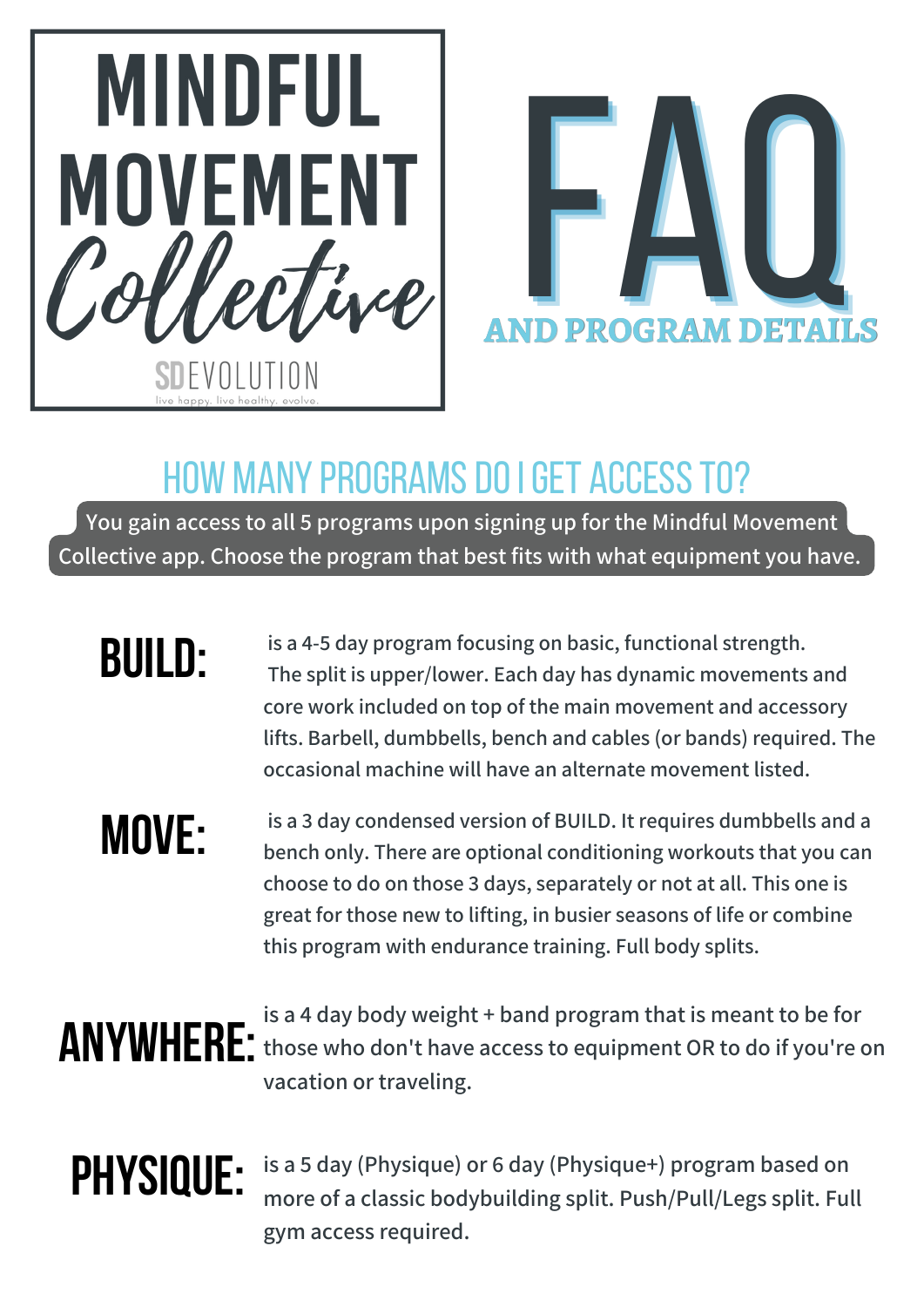## WHAT EQUIPMENT IS NECESSARY?

**BUILD is mostly free-weights with the occasional machine. Cable movements can be done with bands, and machine movements will have an alternate provided.**

**MOVE is dumbbells and bench only.**

**ANYWHERE is bands and bodyweight.**

**PHYSIQUE and PHYSIQUE+ require full gym access**

## HOW LONG ARETHE WORKOUTS?

**Each program varies slightly, but you can expect workouts to be on average 45 minutes in length.**

## DOESTHE APP ALLOW METOTRACK MY PROGRESS?

**Yes! The app allows you to log reps + weights you hit for each set, upload progress photos, weight measurements and circumference measurements if wanted too.**

### IS THERE A CONTRACT FOR CANCELATION?

**You can cancel at any time, although we recommend giving it a solid 3 months to really see progress before deciding this isn't for you!**

#### CAN I SWITCH BETWEEN WORKOUT PROGRAMS?

**You can switch as needed, but try to complete the program you're on first for optimal results before switching. Constantly program hopping is a fast way to NOT make progress.**